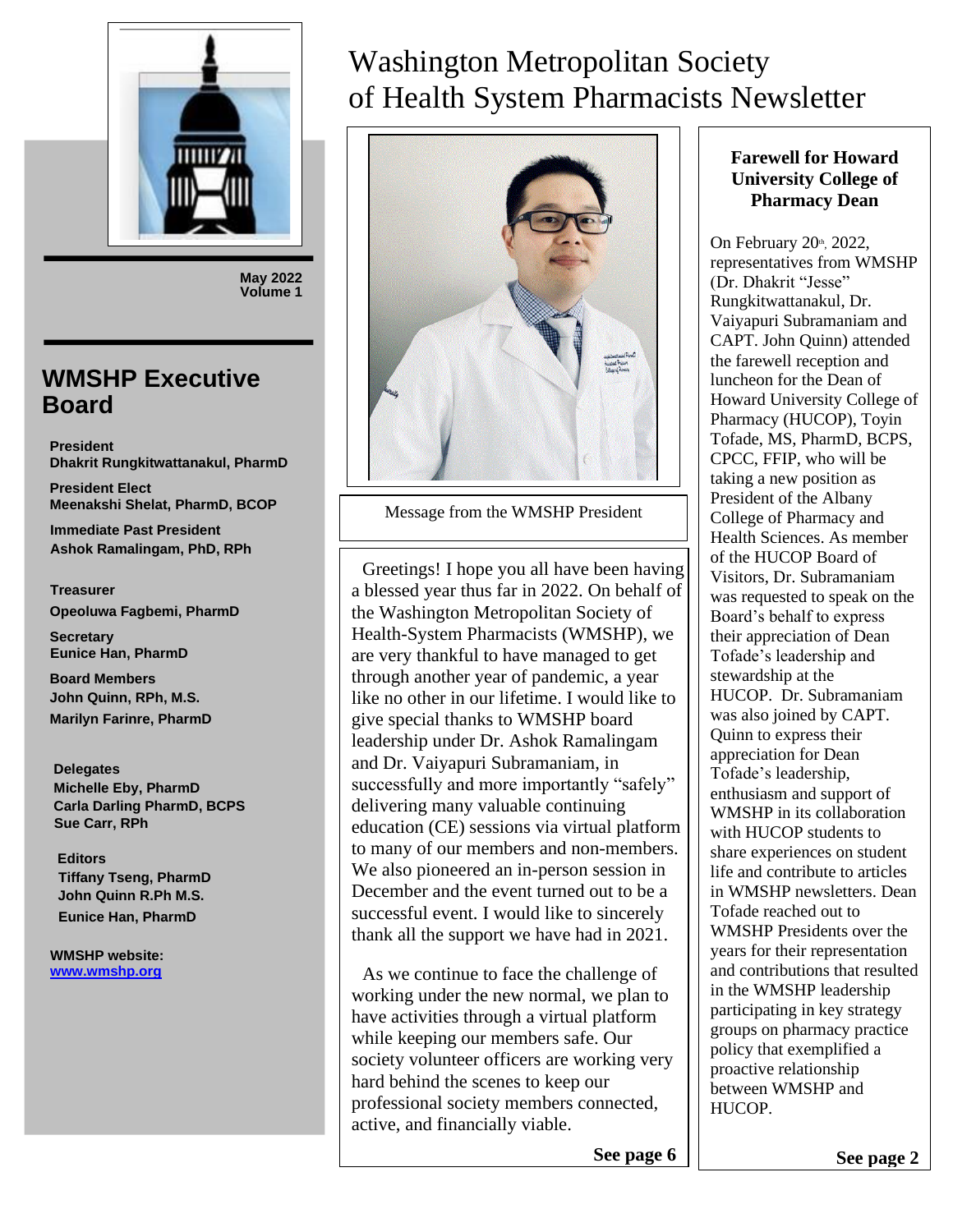#### **Dean retirement form page 1**

These included initiatives by WMSHP to comment and advance practice of pharmacy legislation in the District of Columbia and related medication policy position papers. The WMSHP has been fortunate to have had HUCOP faculty in its executive board, viz. Dr. Rungkitwattanakul, clinical assistant professor who is the current WMSHP President and, Dr. Jamila Jorden, Director of HUCOP Experiential Programs who had served as WMSHP Board Member.

It was just six years ago when Howard University welcomed Dean Tofade to her position as Dean at the College of Pharmacy from her previous position as an assistant Dean at University of Maryland School of Pharmacy where she led the pharmacy professional experiential program.



Dean Tofade Retirement

During her tenure as Dean, the College of Pharmacy nearly doubled its enrollment for the graduating class of 2021; doubled the number of student internships and expanded clinical, industrial, and international partnerships. She revised the pharmacy professional curriculum and the College of Pharmacy achieved rising by 23 spots on the U.S. News and World Report pharmacy school rankings.

Howard University College of Pharmacy has greatly benefited from the Dean's energy and vision. She will always be part of Howard University's Bison family. We know this is not the end of her career but the beginning of even greater opportunities for her to advance pharmacy and public health that will positively impact the profession in the years to come.

#### **WMSHP Membership, Renewals and Benefits**

by Eunice Han WMSHP Secretary

Greetings! The first several months of 2022 has already flown by so quickly! My name is Eunice Han and I am the new Secretary for WMSHP. I would like to start off by saying how excited I am to be the new Secretary for WMSHP. I hope to serve the Society to the best of my ability this year and I'm excited for all the things to come! I would like to take this time to talk about membership in WMSHP. Our membership cycle starts from January to the end of December; so the sooner you renew your membership or join WMSHP, the more benefits you can enjoy! We will continue to do both inperson and monthly CE meeting sessions and members generally pay no fees for this as a benefit. We will have at least one all day CE seminar later in the year and members will enjoy a significant discount. An additional benefit of joining WMSHP includes members being given priority over nonmembers to register and attend non-CE dinner program presentations due to limited space at restaurants. Attending CE programs through WMSHP also helps pharmacists network with other colleagues and professionals outside their normal work environment to broaden their perspective about how the profession is evolving. New and current members can join or renew WMSHP membership and pay through this link: [http://wmshp.org/membership-form.php.](http://wmshp.org/membership-form.php) Below is some helpful information on membership pricing.

**Pharmacist - \$95** Pharmacist (2 year Renewal) - \$160 **Supporting Associate - \$95 Retired Pharmacist - \$65 Technician - \$45** 

**Resident or Fellow - \$45** Student - \$25 1st year Pharmacist - \$60 Retired Pharmacist (2 year Renewal) - \$110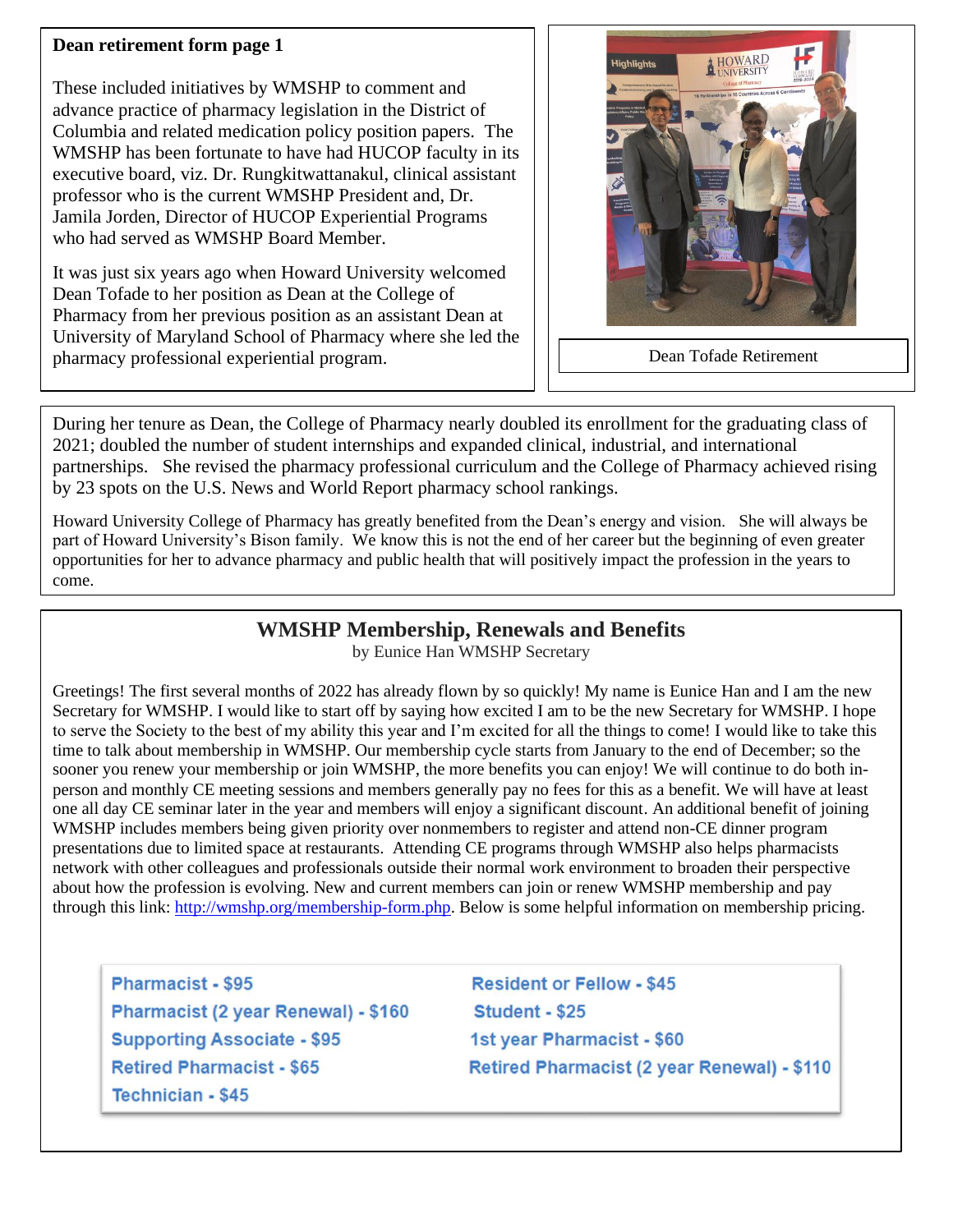

**Joy Leonard** is a current PGY-1 Pharmacy Practice Resident at Sibley Memorial Hospital – Johns Hopkins Medicine in Washington, DC. She earned her PharmD from Northeastern University in Boston, MA. Joy's interests include oncology, ambulatory care, and medication safety. She is completing her longitudinal research on enhancing pharmacovigilance methodologies in infusion center oncology patients seen at Sibley. In her free time, she enjoys trying new foods, catching up with her family, and hanging out with her co-residents. Following PGY-1, Joy will be returning to her home state of Massachusetts to serve as a full-time ambulatory oncology clinical pharmacist at Massachusetts General Hospital.

## **Interview Tips for Residency and Beyond**

By: Joy Leonard, PGY-1 Pharmacy Practice Resident, Sibley Memorial Hospital – Johns Hopkins Medicine

Spring is already here, which can mean quite a few things for current PGY-1 pharmacy residents. From wrapping up longitudinal research data collection, to finishing up the last few rotations, to figuring out the next steps once residency is over, there's a lot of moving parts during this time of the year! For those residents who will be moving into the job force after PGY-1, the process of applying for jobs can be daunting for some. This article will talk about tips for building experience as a resident to qualify for the opportunities ahead, differences in preparing for residency interviews vs. post-residency opportunities, and tips on exceling in your next job interview!

#### Building Qualifications on your CV

A lot of the experience on your CV will start to build during pharmacy school. Whether it is involvement in professional extracurriculars, participation in research, or unique volunteer opportunities, these experiences help set you up to be competitive in residency interviews. As a resident, it is important to continue to update your CV regularly—after all, a lot is being accomplished over the course of residency year! Items like longitudinal research, central staffing, student precepting, and enrollment in a teaching certificate course are all important accomplishments to highlight. Any unique opportunities that you were able to patriciate in should also be mentioned in your CV, and believe it or not, would be great talking points when it comes time for your interview! I personally had the chance to go to South Africa during my time in pharmacy school as an elective rotation which intrigued an interviewer that I had this year!

#### Residency Interviews vs. Post-Residency Job Interviews

There is a lot of overlap in preparing for PGY-1 and PGY-2 interviews vs. preparing for a post-residency interview. Knowing your CV like the back of your hand is going to be important in either path you decide to pursue. A big difference between residency interviews and job interviews is the length of the interview; typically, job interviews are shorter in length, but this can vary depending on the opportunity you are pursuing. For residency interviews, you are more likely to get a clinical case. Doing your research on the residency program, past residents, and rotation specs will be more pertinent for preparing for residency interviews, whereas the preparation for a post-residency interview should consist of doing background research on the company as a whole and the day-to-day operations of an employee in your area of interest.

Here are five pro-tips to guide you in rocking your job/residency interviews and landing that position:

#### **1. Have multiple sets of eyes review your CV.**

At this point in your pharmacist training journey, several sets of eyes have likely looked over your CV during the time you applied for PGY1. It is a good idea to have individuals outside of pharmacy to review your CV, as they may be able to provide suggestions from different perspectives. It would also be a good idea to have individuals in hiring-level positions to review your CV, as they would be able to identify areas for improvement right away and provide you with helpful feedback.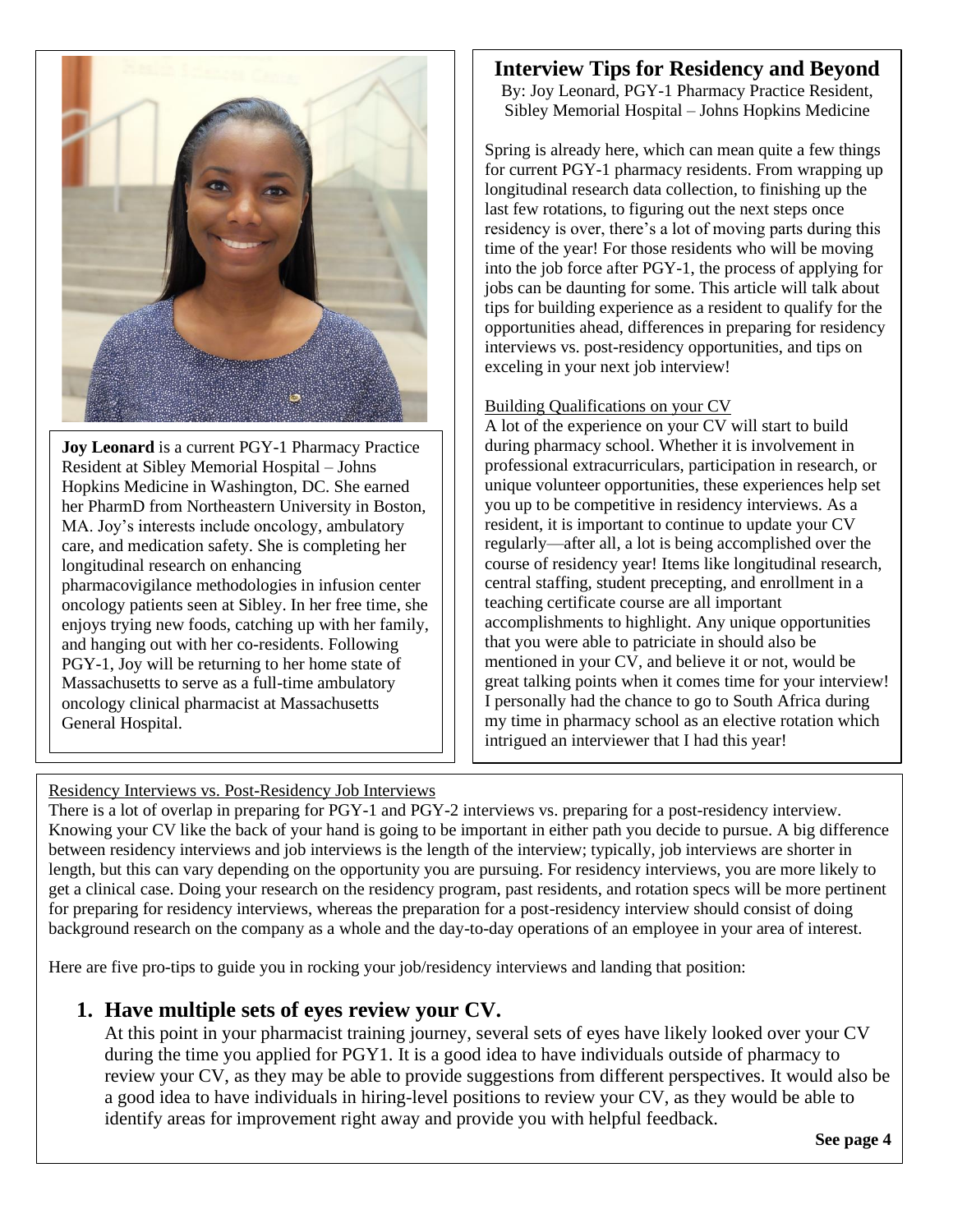#### **Interview Tips for Residency and Beyond from page 3**

## **2. Master the basics.**

While you may not be able to predict some of the questions/scenarios that may be presented to you during your interview, there are core questions that you can safely bet will come up no matter what the position is. These questions include: Can you tell me about yourself? Why are you interested in this position? What are your strengths? What are your areas for improvement? The STAR Method is an important tool to have in your back pocket for behavioral questions. It consists of the following:

**S**ituation: Succinctly provide background and provide pertinent details.

**T**ask: Identify your responsibility in the situation.

**A**ction: Describe the steps you followed to resolve the situation.

**R**esult: Conclude with what you were able to achieve in the situation.

Practicing these answers (out loud) will give you the confidence during the actual interview and will allow you to not come across as unprepared or hesitant.

## **3. Know what you're applying to.**

This tip will be more specific to those entering the job force. Exercise due diligence in reading through each job description in its entirety. Questions may be asked of you gauging how much experience you have in the job area, and if you are not aware of the day-to-day tasks that the job entails, you may be scrambling to come up with an answer. If applicable, it is also a good idea to ask for clarification during the interview process, specifically on the clinical vs operational component of the job to help guide you on whether the job is a good fit.

## **4. Have a list of questions for your interviewer(s).**

No one likes awkward silence, right? The same goes for an interview. It is a good idea to have a list of questions for your interviewer that were not already answered during the interview and cannot be easily found online. Having questions also shows your engagement and interest in the position. Not only is the interviewer trying to get an understanding on if you are a good fit for the company, but you are also trying to gauge if the company is a good fit for you!

## **5. Thank you goes a long way!**

Do not forget to thank your interviewer for the interview! Sending the email within 12-24 hours after the interview is a good timeline. Try to keep the thank you email brief (a few sentences). If there were any lingering questions that you still had that were not brought up during the interview, sending them in the thank you email would be an appropriate time to do so. If you interviewed with multiple people, it may not be feasible (or even expected) to email everyone—use your best judgement here!

Hope these tips help with the job application process! Good luck on the rest of residency and beyond.

## **New guidance/handbook published by FIP (February 2022)**

A new guidance/handbook has been published by FIP (February 2022) for pharmacists on supporting self-care in six areas — sore throat, gastrointestinal complaints, musculoskeletal pain, fever in children, sexual health and disinfection. It further highlights the role of pharmacists in particular, community pharmacists in providing medicines and advice on self-care for the common afflictions that patients may experience.

You can use the link below that leads to the executive summary of the Guidance/Handbook on Self-Care and the full document and, additional links on supporting documents.

<https://www.fip.org/news?news=newsitem&newsitem=428>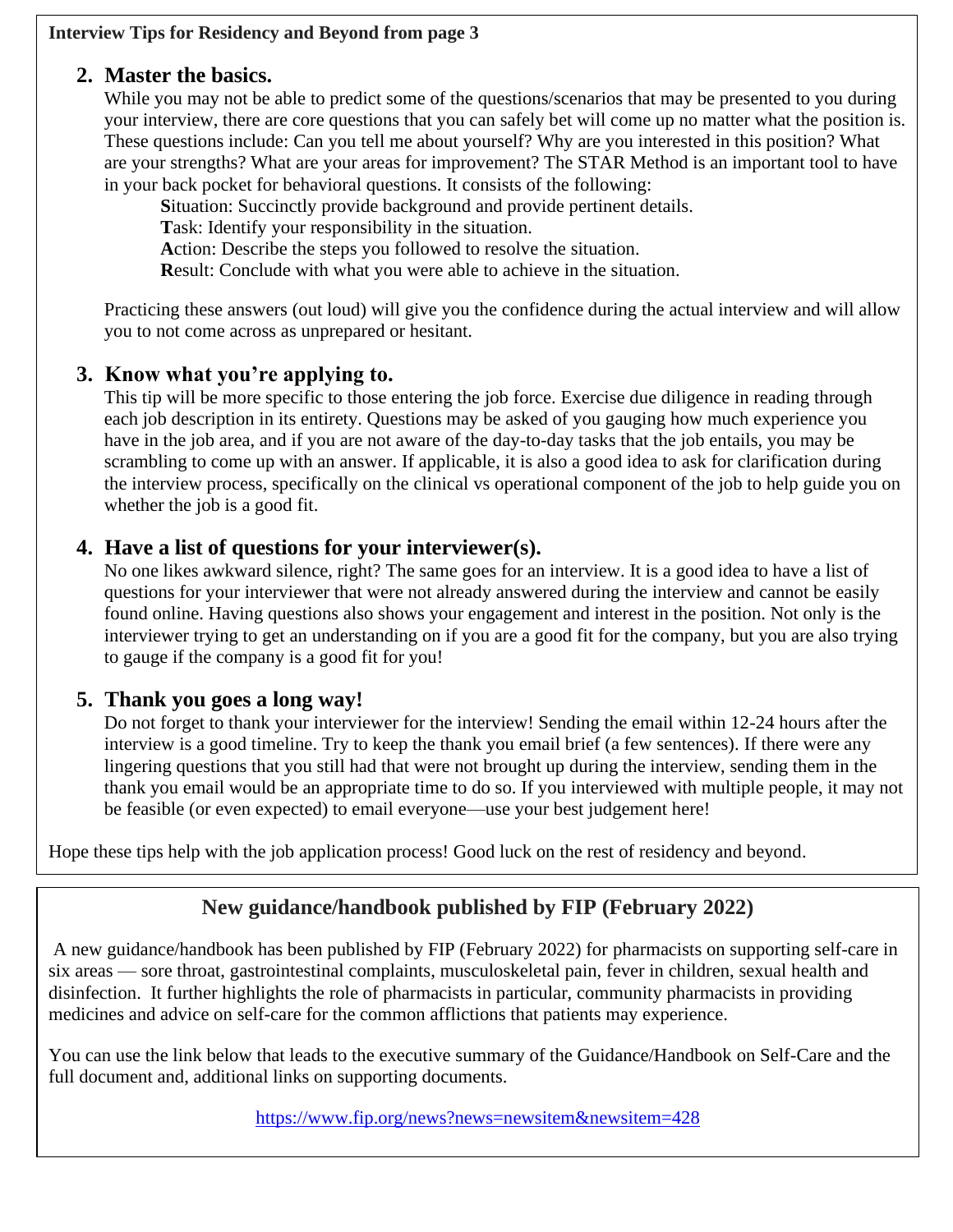#### **Opportunities and involvement in WMSHP from the President-Elect**

Hi everyone, President-Elect reaching out to say hello and welcome to Spring 2022! A quote attributed to Aristotle comes to mind, "the whole is greater than the sum of its parts." As we reflect and also look ahead, I am welcoming and asking you all to consider opportunities to get actively involved in WMSHP and reach out to colleagues who would like to join. Since being a student leader at an SSHP (Student Society of Health-System Pharmacists) and through practicing as a pharmacist in the realm of clinical practice with the hematology/oncology patient population, I appreciated the chances to grow and to serve the profession through ASHP and WMSHP. We are fortunate to have an active society with many opportunities to contribute including committees to plan continuing education (CE) programming, build membership, enhance communications, and review legislative efforts with inspiring leaders of the organization who practice in diverse arenas of pharmacy in the DMV area.



**Meenakshi Shelat President Elect**

Do you have an interest in planning thoughtful and engaging CE programs? Do you want to help engage and build membership initiatives? Would you like to coordinate work on the newsletter, where we have also involved students at Howard University plus pharmacists and technicians in the DMV area? There are certainly chances to serve the profession in meaningful and manageable ways. We value you, as people and committed healthcare professionals. Feel free to email me before June 1st with your interest in committees, initiatives, and/or if you have any questions at ms.wmshp@gmail.com. Talk soon! Let us know your thoughts:

https://docs.google.com/forms/d/e/1FAIpQLSfRdqrzXthGBknRVunxyUDAyhPHD7FW9yOvBz2WmhJWJ\_75gg/viewform?usp=pp\_url

## **CGRP Antagonists**

Migraines are a debilitating disorder that affect about 12% of adults in the U.S. A new group of migraine medications known as CGRP antagonists have started entering the market over the past few years.

The vasoactive neuropeptide calcitonin gene-related peptide (CGRP) is now firmly established as an important component in migraines by promoting neurogenic inflammation. CGRP antagonists are medications for the treatment of migraines which work by binding to the calcitonin gene-related peptide (CGRP) receptor and antagonizing CGRP receptor function.

There are currently seven CGRP antagonists that have been FDA approved for patient use; they are: Aimovig, Ajovy, Emgality, Vyepti, Qulipta, Nurtec ODT, and Ubrelvy. The first of these, Aimovig (erenumab), was approved by the FDA in May 2018 and the most recent, Nurtec ODT (ubrogepant), was approved in February 2020.



**Eunice Han WMSHP Secretary** 

Most insurance companies will require some sort of prior authorization for these medications. Usually, they require that a person has tried a few other therapies such as triptans, tricyclic antidepressants, SNRIs, or beta-blockers just to name a few.

**see next page**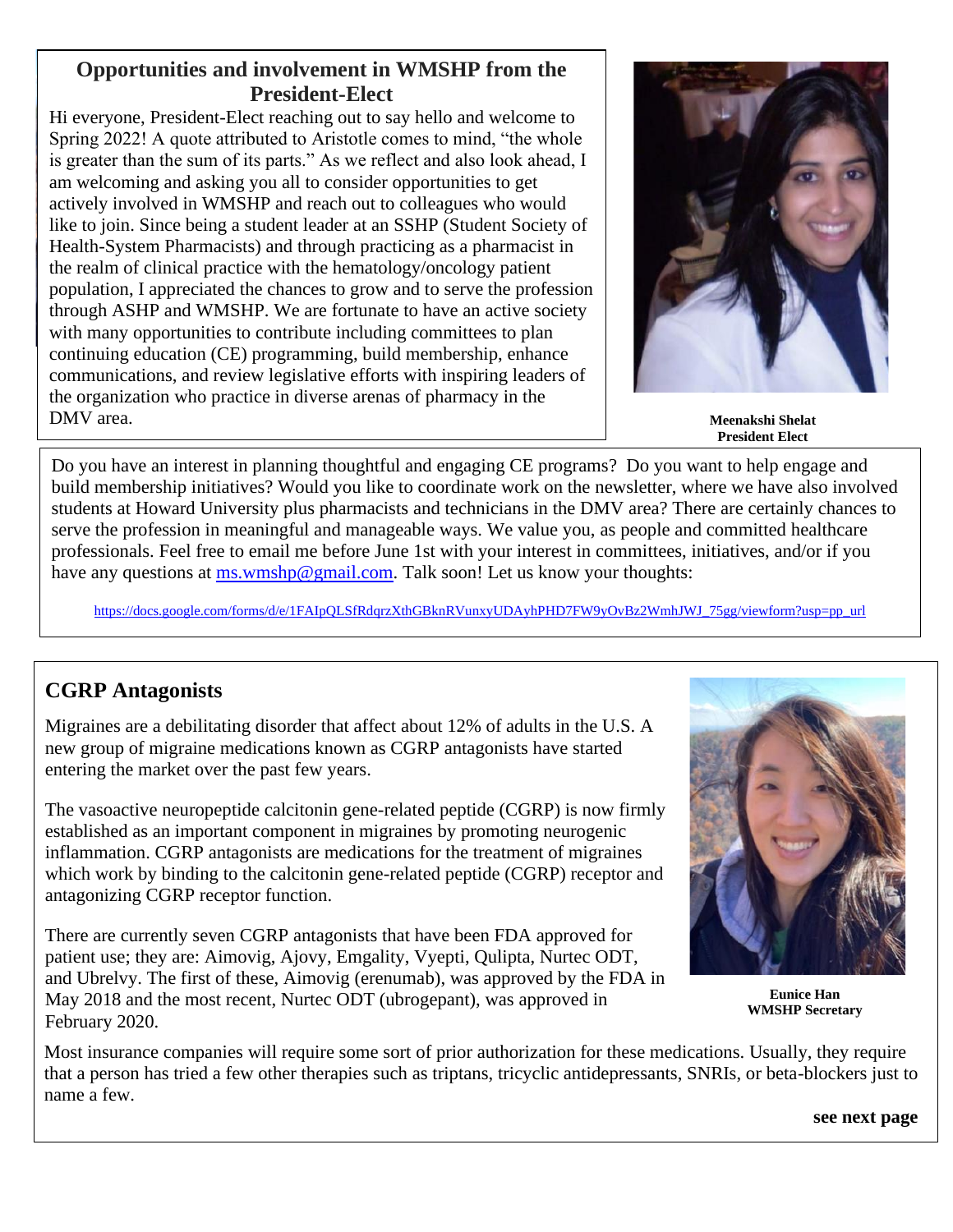There are a few differences between these medications, and they have been sorted in a table below. Aimovig, Ajovy, Emgality, Vyepti, and Qulipta are only indicated for preventive therapy. Vyepti is unique in that it requires an IV infusion. Aimovig, Ajovy, and Emgality are subcutaneous injections which can be self-administered at home and Qulipta is an oral tablet.

Nurtec ODT and Ubrelvy can be used for acute onset migraines. Additionally, Nurtec ODT can also be used for preventive migraines. They are both available in oral dosage forms.

CGRP antagonists seem to have a promising future with success in both efficacy and safety, with no significant effects on blood pressure or peripheral vasoconstriction unlike other migraine medications such as triptans.

| Drug Name    | <b>Brand Name</b>       | Acute/Preventive     | Dosage Form      | Storage           |
|--------------|-------------------------|----------------------|------------------|-------------------|
| Erenumab     | Aimovig <sup>®</sup>    | Preventive           | Injection        | Refrigerator      |
| Fremanezumab | Ajovy <sup>®</sup>      | Preventive           | Injection        | Refrigerator      |
| Galcanezumab | Emgality®               | Preventive           | Injection        | Refrigerator      |
| Eptinezumab  | Vyepti <sup>®</sup>     | Preventive           | Injection for IV | Room Temp         |
|              |                         |                      |                  | (must be diluted) |
| Atogepant    | Qulipta <sup>®</sup>    | Preventive           | Oral             | Room Temp         |
| Rimegepant   | Nurtec ODT <sup>®</sup> | Acute and Preventive | Oral             | Room Temp         |
| Ubrogepant   | Ubrelvy®                | Acute                | Oral             | Room Temp         |
|              |                         |                      |                  |                   |

## **Expanding the Washington D.C. Pharmacy Act**

In 2021, the Dean of Howard University College of Pharmacy (HUCOP), Dr. Toyin Tofade convened a group named the Citywide Rx Coalition Strategy Group (that included representation from WMSHP) to pursue its objectives on achieving provider status for pharmacists through expansion of the District of Columbia Pharmacy Practice Act and, accomplish for pharmacists a Providers Designation by the District of Columbia Medicaid to ensure compensation for pharmacy services. As part its ongoing efforts, on January 25, 2022, the Citywide Rx Coalition Strategy Group, held an in-person meeting at the headquarters at the American Pharmacists Association (APhA) in Washington DC to meet and greet APhA leadership to make them aware of the its work and seek APhA's advice, support and collaboration in its initiatives and objectives on achieving a provider status for pharmacists in the District of Columbia The APhA leadership who hosted this half-day event was Scott Knoer, M.S., Pharm.D., FASHP, Executive Vice President and CEO of APhA and, Ilisa Bernstein, PharmD, JD, Senior Vice President, Pharmacy Practice & Government Affairs of APhA.

After the introductions, there were detailed discussions on what the Citywide Rx Coalition had done so far and APhA's input was sought on pharmacy best practices that could positively affect legislative change to support the Coalition Group's objectives. The Coalition hoped that the geographically small size of the District of Columbia may enable changes to the Pharmacy Practice Act which would be difficult to accomplish in larger states. There was a discussion on the public health advantages of giving pharmacists more prescribing responsibilities under a collaborative scope of practice and how pharmacists have demonstrated their knowledge and skills in the management of COVID vaccination in the community which the profession has had a positive impact in public health and patient care. The Group also explained how they would educate other health care stakeholders' groups and how these proposed changes would help and not hinder their professions.

After a working lunch, members of the Citywide Rx Coalition were given a tour of the APhA headquarters and its extensive pharmacy history collection APhA was founded in 1852 and is the first established professional society of pharmacists in the United States. As such, the APhA headquarters has an extensive collection of statues, paintings and manuscripts related to the history of the organization and to the profession of Pharmacy.

Former WSMHP Presidents Ashok Ramalingam, PhD, and Vaiyapuri Subramaniam, PharmD, are the WMSHP representatives to the Citywide Rx Coalition Strategy Group.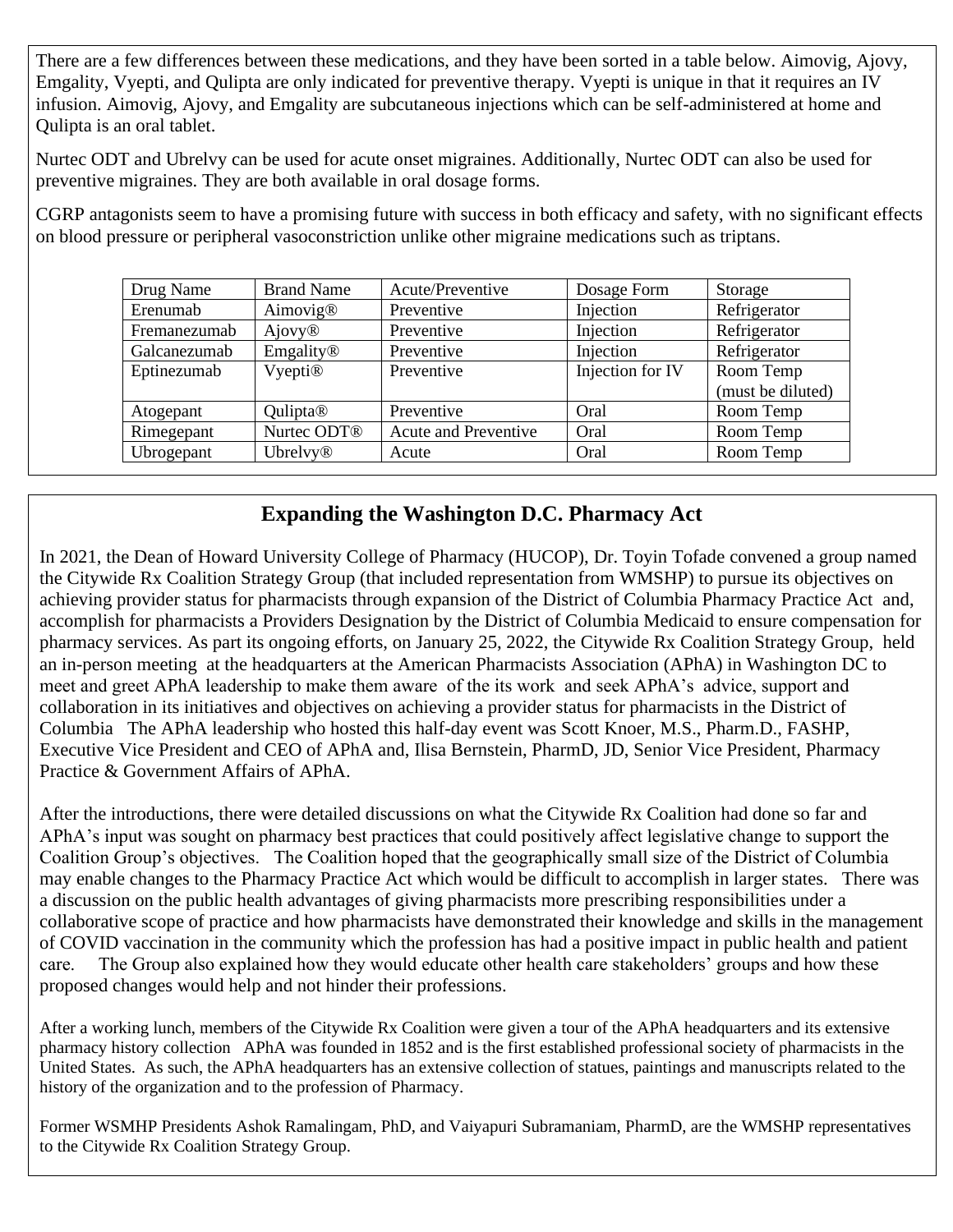#### Photographs from APhA See article above







William Proctor Jr 1817-1874 The Father of American Pharmacy at APhA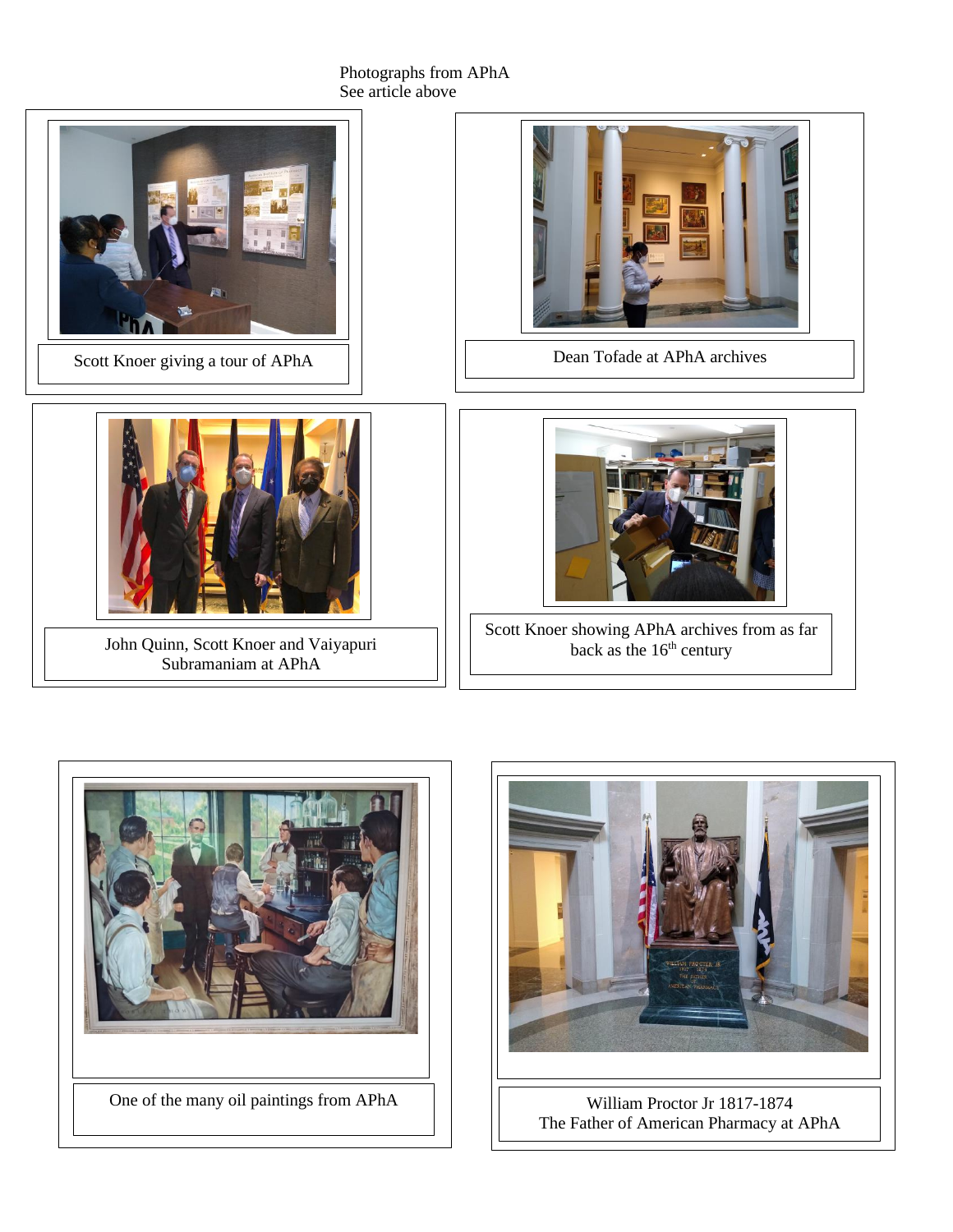## **WSMHP live seminars**

Recently WMSHP has been partnering with Pharmacy times to offer live seminars

On February 21<sup>st</sup> 2022 we presented "A review of Flu Vaccine Recommendations for the 2021-2022 Season.". This was presented by Miranda Wilhelm, PharmD. Clinical Professor at Southern Illinois University Edwardsville School of Pharmacy and a Clinical Community Pharmacists. This was hosted at Maggiano's 2333 Wisconsin Ave, NW. Washington, DC 20015

On April 28, 2022 we presented "Improving Clinical Outcomes for Anemia of Chronic Kidney Disease: A Focus on Novel Treatment Approaches". This was presented by Neeta Bahal Mara, PharmD, BCPS Coldstream Consulting, LLC. This was also hosted at Maggiano's

Both of these seminars awarded one hour of ACPE pharmacy continuing educational credit.

We have a great relationship with Pharmacy Times and we encourage you to review their website for details on their publications and pharmacy continuing education opportunities

[www.pharmacytimes.com](http://www.pharmacytimes.com/)





Eunice Han at the February 21, 2022 seminar  $\boxed{\phantom{\text{R}}\mid \phantom{\text{R}}\mid \phantom{\text{R}}\mid \phantom{\text{R}}\mid \phantom{\text{R}}\mid \phantom{\text{R}}\mid \phantom{\text{R}}\mid \phantom{\text{R}}\mid \phantom{\text{R}}\mid \phantom{\text{R}}\mid \phantom{\text{R}}\mid \phantom{\text{R}}\mid \phantom{\text{R}}\text{WMSHP President Rungkitwattanakul at the April}}$  $28<sup>th</sup> 2022$  seminar



Vaiyapuri Subramaniam April 28



Vaiyapuri Subramaniam, Dominic Solimando , John Quinn and Meenakshi Shelat at the April 28<sup>th</sup> seminar at Maggiano's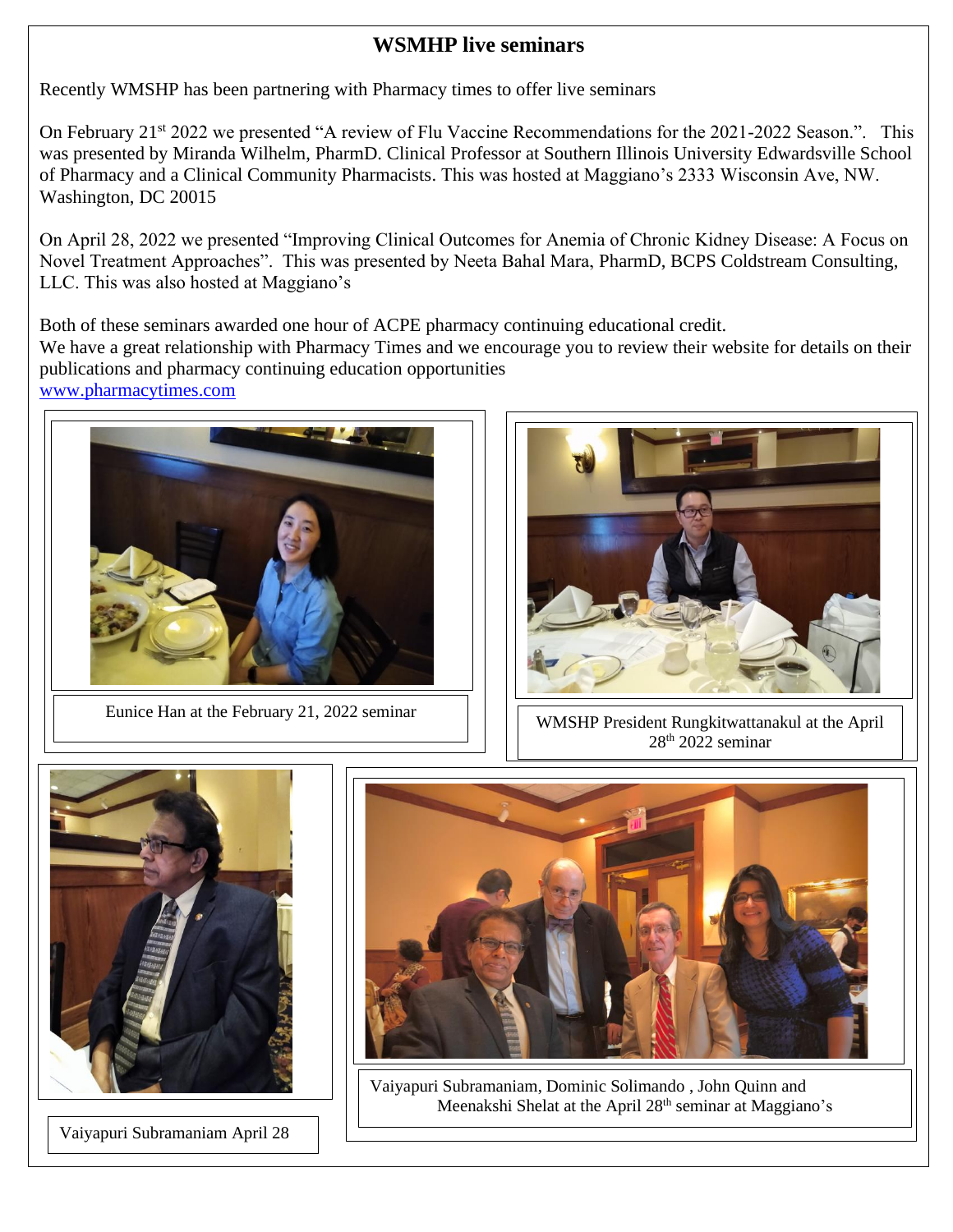#### **Regional Delegate Conferences- Baltimore April 30th - May 1st , 2022**

By Sue Carr ASHP Delegate

It was my first time attending the Regional Delegate Conferences in Baltimore. I had no idea what to expect. I was extremely apprehensive about attending because I had never been to a formal ASHP delegate meeting, and they were surprised as an alternate delegate, I would even present. I had to present 4 amendment recommendations.

 Michelle and Carla were extremely supportive and we met a few times over Zoom to go over everything I needed to do. I watched an ASHP delegate video, read all of the potential amendments and even made some comments on the website concerning Narcan dosing. A few days before the RDC I had a chance to read over the amendments that I would present so I made a summary with my own suggestions and looked over them the night before to make sure there were not any recent comments. I am not really sure why I was so anxious beforehand but I suppose it was because I was stepping out of my comfort zone. I would be in front of ASHP leadership and wanted to represent WMSHP proudly. I grabbed my laptop, packed my bags and soon Michelle arrived. We drove an hour to Hilton Embassy Suites, where the RDC took place. Every one introduced themselves and we got started. Luckily Michelle and Carla spoke before me and I was able to keep up with comments by the time it came for me to present. The amendments that I presented were on" Patient Disability Accommodations," "Most-Favored National and Drug Pricing Proposals," "Pediatric Dosage Forms," and "Substance Use Disorders." Most of the topics under discussion I can relate to on a personal level. I have been a member of WMSHP for over 20 years now and have had spent over 34 years in both hospital and retail pharmacy. I feel that I have the experience now to represent my fellow pharmacy personnel and feet confident that I can do a good job. It was a long day but we accomplished a lot. During Happy Hour and Dinner, I was able to talk to the other representatives and learn a little about them. It was a really good experience and a new role for me. I have a lot to learn but am excited about being in the legislative field. As a seasoned pharmacist in both retail and hospital experience, I feel I have a lot to offer and want to pay it forward.

#### **From Presidents Message page 1**

First and foremost, I would like to welcome all our newly elected 2022 WMSHP officers, President: (myself) Jesse Rungkitwattanakul PharmD, Immediate Past President: Ashok Ramalingam PhD, RPh, President-elect: Meenakshi Shelat, PharmD, Secretary: Eunice Han PharmD, Treasurer: Opeoluwa Fagbemi, PharmD; WMSHP Board Members: John Quinn, MS, RPh and Marilyn Farinre, PharmD; ASHP Delegates: Michelle Eby, PharmD, Carla Darling, PharmD On behalf of our society members, I thank you all for your dedication and willingness to serve in these volunteer leadership positions. Membership to WMSHP offers many benefits for our pharmacy professionals, such as tailored CE opportunities for fulfilling licensure requirements for DC, MD, and VA, as well as professional recognition through awards and student monetary awards etc. We thank members who have renewed their 2022 membership and encourage others to renew or become a member to benefit from our many members-only free CE and other learning opportunities offered throughout the year. You can visit this site http://wmshp.org/membership-form.php for membership information on fees for various categories and one-click easy online payment options. We request you to share this information with your professional friends and co-worker or colleagues. We have a number of activities on the calendar that will be posted on WMSHP website (www.wmshp.org) and communicated through our members' email distribution listserv. I also acknowledge the contribution from our colleagues on their articles in this newsletter and invite our members to come forward to propose new articles of interest. My thanks to our newsletter editors (CAPT. John Quinn, Dr. Tiffany Tseng, and Dr. Eunice Han) for their diligence and insights in ensuring the quality and success of the WMSHP newsletter.

This month, we have a six-hour CE virtual seminar on Saturday May 21<sup>st</sup>. Please see our website for details and sign up before the May 19<sup>th</sup> deadline. We are also in discussion to bring our members additional live seminars this summer. Stay tuned, stay connected, sane, sound, safe, and smart by following all the necessary simple precautions such as washing your hands frequently with soap, wearing masks, maintaining social distance, and avoiding social gatherings. Wishing safety to you and to your loved ones.

Thank you so much,

*Jesse Rung*

Jesse Rungkitwattanakul PharmD BCPS FNKF President, Washington Metropolitan Society of Health-System Pharmacists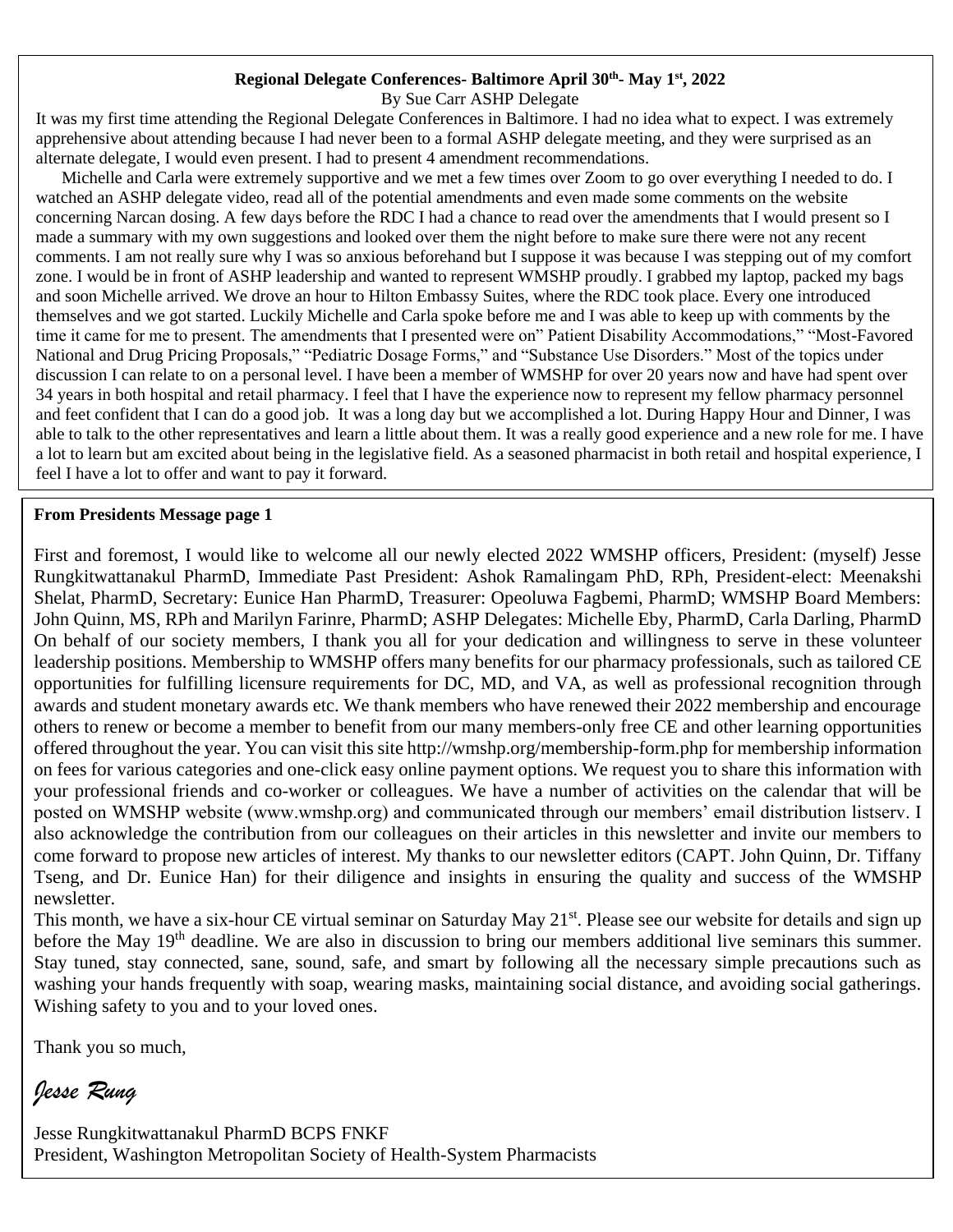

For Information on the NEW Dr. Nice's Moisturizing Gel, visit: [www.drniceproducts.com](http://www.drniceproducts.com/) Created with 100% all-natural ingredients, use to prevent dry skin, chafing, cracking, and soreness caused during nursing.

Check out my books: Nonprescription Drugs for Breastfeeding Mothers, The Galactagogue Recipe Book, Recreational Drugs and Drugs Used to Treat Addicted Mothers: Impact on Pregnancy and Breastfeeding, and Haiti Beyond Belief.

# **DR. NICE'S BOOKS**



[https://www.amazon.com/s?i=stripbooks&rh=p\\_27%3AFrank+j.+Nice&s=relevanceexprank&Adv-Srch-](https://www.amazon.com/s?i=stripbooks&rh=p_27%3AFrank+j.+Nice&s=relevanceexprank&Adv-Srch-Books-Submit.x=18&Adv-Srch-Books-Submit.y=8&unfiltered=1&ref=sr_adv_b)[Books-Submit.x=18&Adv-Srch-Books-Submit.y=8&unfiltered=1&ref=sr\\_adv\\_b](https://www.amazon.com/s?i=stripbooks&rh=p_27%3AFrank+j.+Nice&s=relevanceexprank&Adv-Srch-Books-Submit.x=18&Adv-Srch-Books-Submit.y=8&unfiltered=1&ref=sr_adv_b)